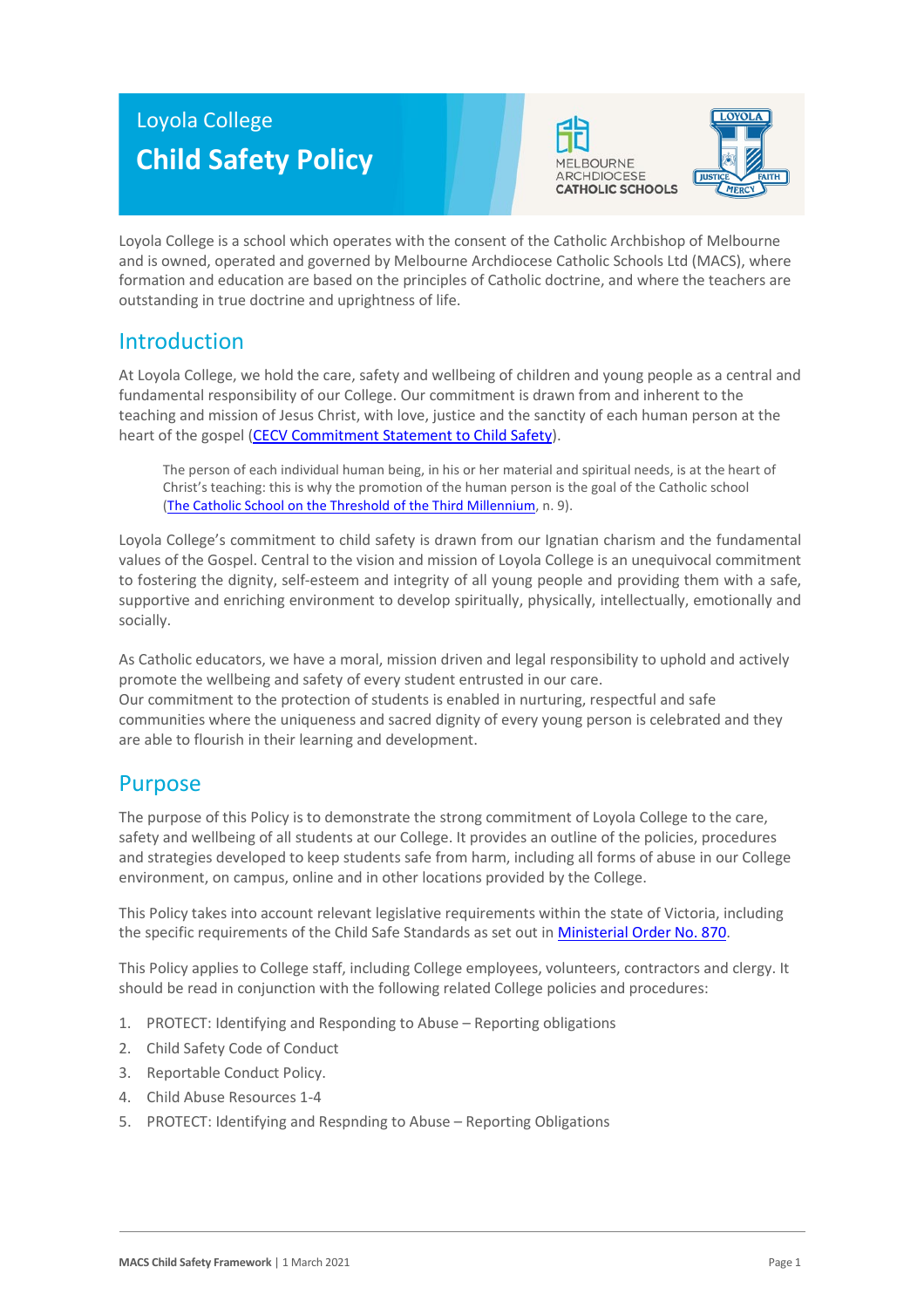# **Principles**

Catholic schools have a moral, legal and mission-driven responsibility to create nurturing school environments where children and young people are respected, their voices are heard, and they are safe and feel safe [\(CECV Commitment Statement to Child Safety\)](https://www.cecv.catholic.edu.au/getmedia/b5d43278-51b9-4704-b45a-f14e50546a70/Commitment-Statement-A4.aspx).

The following principles underpin our commitment to child safety at Loyola College:

- All students deserve, as a fundamental right, safety and protection from all forms of abuse and neglect.
- Our College works in partnership with families and the community to ensure that they are engaged in decision-making processes, particularly those that have an impact on child safety and protection.
- All students have the right to a thorough and systematic education in all aspects of personal safety, in partnership with their parents/carers.
- All adults in our College, including teaching and non-teaching staff, clergy, volunteers and contractors, have a responsibility to care for children and young people, to positively promote their wellbeing and to protect them from any kind of harm or abuse.
- The policies, guidelines and codes of conduct for the care, wellbeing and protection of students are based on honest, respectful and trusting relationships between adults and children and young people.
- Policies and practices demonstrate compliance with legislative requirements and cooperation with the Church, governments, the police and human services agencies.
- All persons involved in situations where harm is suspected or disclosed must be treated with sensitivity, dignity and respect.
- Staff, clergy, volunteers, contractors, parents and students should feel free to raise concerns about child safety, knowing these will be taken seriously by College leadership.
- Appropriate confidentiality will be maintained, with information being provided to those who have a right or a need to be informed, either legally or pastorally.

### **Definitions**

**Child** means a child enrolled as a student at the school.

**Child abuse** includes:

- (a) any act committed against a child involving:
	- (i) a sexual offence
	- (ii) an offence under section 49B(2) of the *Crimes Act 1958* (grooming)
- (b) the infliction, on a child, of:
	- (i) physical violence
	- (ii) serious emotional or psychological harm
- (c) serious neglect of a child [\(Ministerial Order No. 870\)](http://www.gazette.vic.gov.au/gazette/Gazettes2016/GG2016S002.pdf).

**Child safety** encompasses matters related to protecting all children from child abuse, managing the risk of child abuse, providing support to a child at risk of child abuse, and responding to incidents or allegations of child abuse [\(Ministerial Order No. 870\)](http://www.gazette.vic.gov.au/gazette/Gazettes2016/GG2016S002.pdf).

**Child neglect** includes a failure to provide the child with an adequate standard of nutrition, medical care, clothing, shelter or supervision to the extent that the health and physical development of the child is significantly impaired or placed at serious risk (PROTECT: Identifying and responding to all [forms of abuse in Victorian schools\)](http://www.cecv.catholic.edu.au/getmedia/ebe135a4-d1b3-48a0-81fe-50d4fc451bcd/Identifying-and-Responding-to-All-Forms-of-Abuse.aspx#page%3D27).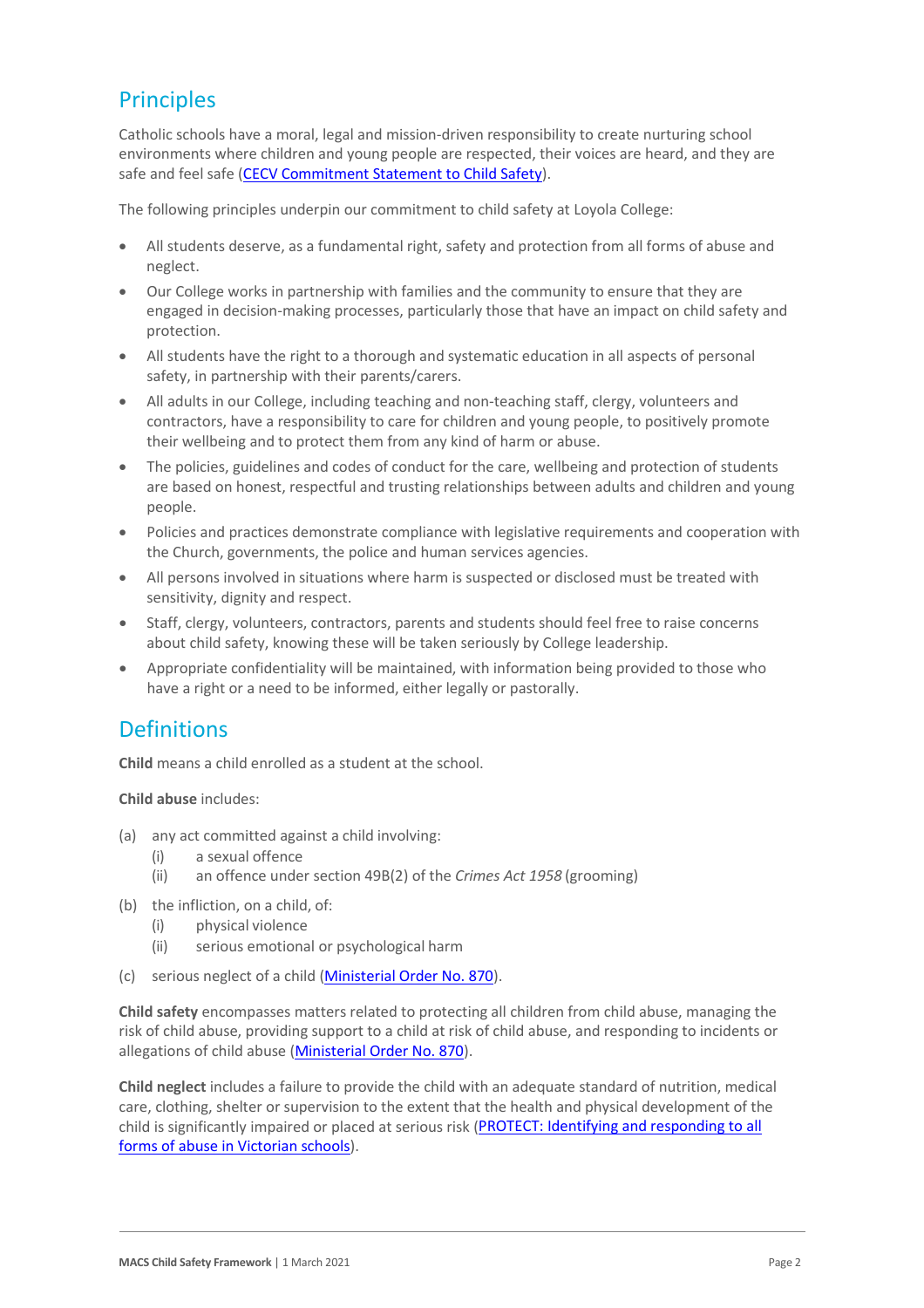**Child physical abuse** generally consists of any non-accidental infliction of physical violence on a child by any person [\(PROTECT: Identifying and responding to all forms of abuse in Victorian schools\)](https://www.cecv.catholic.edu.au/getmedia/ebe135a4-d1b3-48a0-81fe-50d4fc451bcd/Identifying-and-Responding-to-All-Forms-of-Abuse.aspx#page%3D15).

**Child sexual abuse** is when a person uses power or authority over a child to involve them in sexual activity. It can include a wide range of sexual activity and does not always involve physical contact or force [\(PROTECT: Identifying and responding to all forms of abuse in Victorian schools\)](https://www.cecv.catholic.edu.au/getmedia/ebe135a4-d1b3-48a0-81fe-50d4fc451bcd/Identifying-and-Responding-to-All-Forms-of-Abuse.aspx#page%3D17).

**Emotional child abuse** occurs when a child is repeatedly rejected, isolated or frightened by threats, or by witnessing family violence [\(PROTECT: Identifying and responding to all forms of abuse in Victorian schools\)](https://www.cecv.catholic.edu.au/getmedia/ebe135a4-d1b3-48a0-81fe-50d4fc451bcd/Identifying-and-Responding-to-All-Forms-of-Abuse.aspx#page%3D26).

**Grooming** is when a person engages in predatory conduct to prepare a child for sexual activity at a later date. It can include communication and/or attempting to befriend or establish a relationship or other emotional connection with the child or their parent/carer [\(PROTECT: Identifying and responding](https://www.cecv.catholic.edu.au/getmedia/ebe135a4-d1b3-48a0-81fe-50d4fc451bcd/Identifying-and-Responding-to-All-Forms-of-Abuse.aspx#page%3D20)  [to all forms of abuse in Victorian schools\)](https://www.cecv.catholic.edu.au/getmedia/ebe135a4-d1b3-48a0-81fe-50d4fc451bcd/Identifying-and-Responding-to-All-Forms-of-Abuse.aspx#page%3D20).

**Mandatory reporting:** The legal requirement under the *Children, Youth and Families Act 2005* (Vic.) to protect children from harm relating to physical and sexual abuse. The Principal, registered teachers and early childhood teachers, school counsellors, religious clergy, medical practitioners and nurses at a school are mandatory reporters under this Act [\(PROTECT: Identifying and responding to all forms of](http://www.cecv.catholic.edu.au/getmedia/ebe135a4-d1b3-48a0-81fe-50d4fc451bcd/Identifying-and-Responding-to-All-Forms-of-Abuse.aspx#page%3D8)  [abuse in Victorian schools\)](http://www.cecv.catholic.edu.au/getmedia/ebe135a4-d1b3-48a0-81fe-50d4fc451bcd/Identifying-and-Responding-to-All-Forms-of-Abuse.aspx#page%3D8).

**Reasonable belief:** When school staff are concerned about the safety and wellbeing of a child or young person, they must assess that concern to determine if a report should be made to the relevant agency. This process of considering all relevant information and observations is known as forming a reasonable belief. A 'reasonable belief' or a 'belief on reasonable grounds' is not the same as having proof, but is more than mere rumour or speculation. A reasonable belief is formed if a reasonable person in the same position would have formed the belief on the same grounds (PROTECT: Identifying and [responding to all forms of abuse in Victorian schools\)](http://www.cecv.catholic.edu.au/getmedia/ebe135a4-d1b3-48a0-81fe-50d4fc451bcd/Identifying-and-Responding-to-All-Forms-of-Abuse.aspx#page%3D35).

**Reportable conduct:** Five types of reportable conduct are listed in the *Child Wellbeing and Safety Act 2005* (Vic.) (as amended by the *Children Legislation Amendment (Reportable Conduct) Act 2017*). These include:

- 1. sexual offences (against, with or in the presence of a child)
- 2. sexual misconduct (against, with or in the presence of a child)
- 3. physical violence (against, with or in the presence of a child)
- 4. behaviour that is likely to cause significant emotional or psychological harm
- 5. significant neglect.

**College environment** means any physical or virtual place made available or authorised by the College governing authority for use by a child during or outside College hours, including:

- a campus of the College
- online College environments (including email and intranet systems)
- other locations provided by the College for a child's use (including, without limitation, locations used for College camps, sporting events, excursions, competitions and other events) (Ministerial [Order No. 870\)](http://www.gazette.vic.gov.au/gazette/Gazettes2016/GG2016S002.pdf).

**College staff** means an individual working in a College environment who is:

- directly engaged or employed by a College governing authority
- a volunteer or a contracted service provider (whether or not a body corporate or any other person is an intermediary)
- a minister of religion [\(Ministerial Order No. 870\)](http://www.gazette.vic.gov.au/gazette/Gazettes2016/GG2016S002.pdf).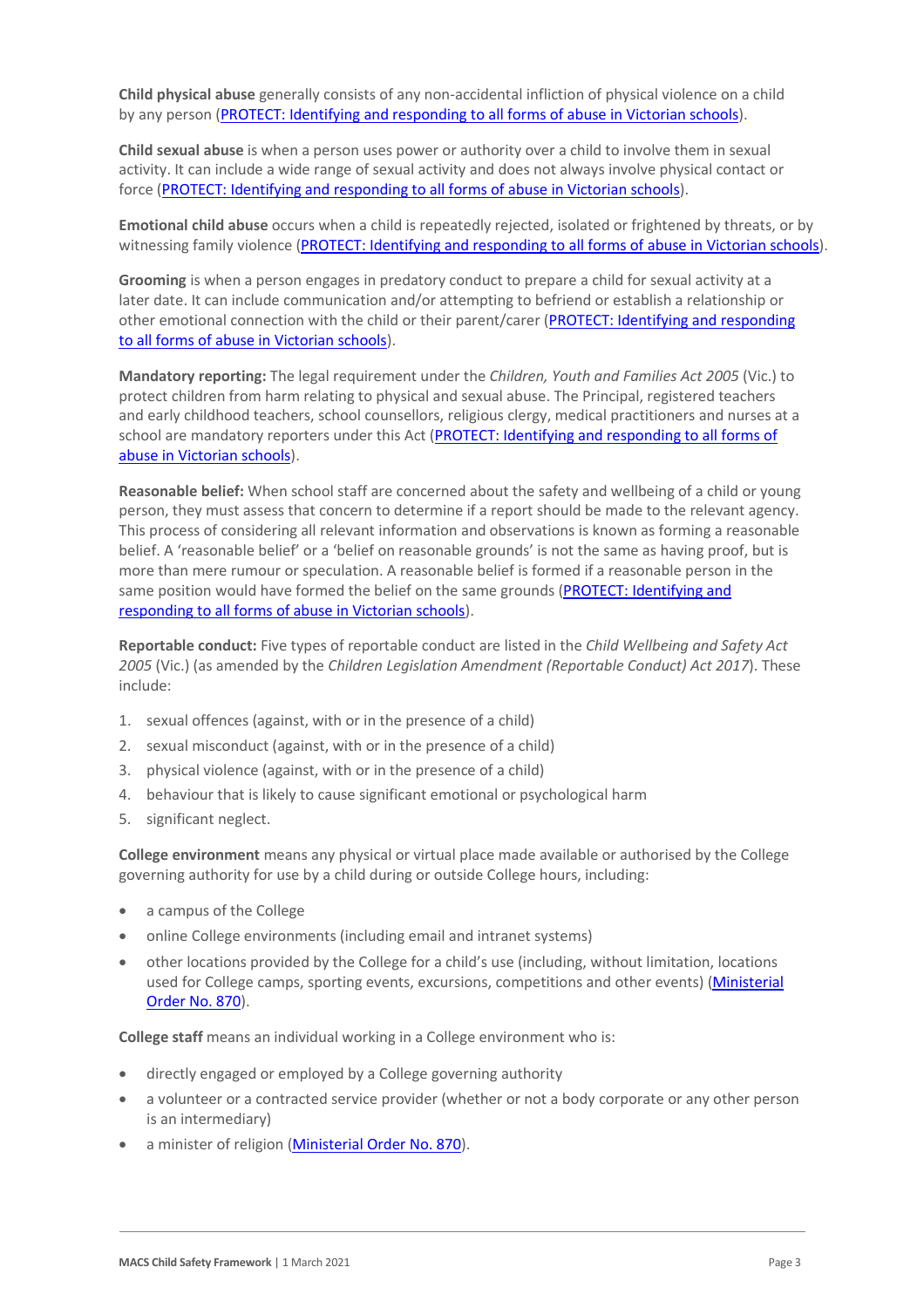## Policy commitments

All students enrolled at Loyola College have the right to feel safe and be safe. The wellbeing of children in our care will always be our first priority and we do not and will not tolerate child abuse. We aim to create a child-safe and child-friendly environment where children are free to enjoy life to the full without any concern for their safety. There is particular attention paid to the most vulnerable children, including Aboriginal and Torres Strait Islander children, children from culturally and/or linguistically diverse backgrounds, and children with a disability.

#### **Our commitment to our students**

- We commit to the safety and wellbeing of all children and young people enrolled in our College.
- We commit to providing children and young people with positive and nurturing experiences.
- We commit to listening to children and young people, and empowering them by taking their views seriously and addressing any concerns that they raise with us.
- We commit to taking action to ensure that children and young people are protected from abuse or harm.
- We commit to teaching children and young people the necessary skills and knowledge to understand and maintain their personal safety and wellbeing.
- We commit to seeking input and feedback from students regarding the creation of a safe College environment.

### **Our commitment to parents and carers**

- We commit to communicating honestly and openly with parents and carers about the wellbeing and safety of their children.
- We commit to engaging with, and listening to, the views of parents and carers about our child safety practice, policies and procedures.
- We commit to transparency in our decision-making with parents and carers where it will not compromise the safety of children or young people.
- We commit to acknowledging the cultural diversity of students and families, and being sensitive to how this may impact on student safety issues.
- We commit to continuously reviewing and improving our systems to protect children from abuse.

### **Our commitment to our College staff (College employees, volunteers, contractors and clergy)**

- We commit to providing all Loyola College staff with the necessary support to enable them to fulfil their roles. This will include regular and appropriate learning opportunities.
- We commit to providing regular opportunities to clarify and confirm policy and procedures in relation to child safety, and young people's protection and wellbeing. This will include annual training in the principles and intent of the Child Safety Policy and Child Safety Code of Conduct, and staff responsibilities to report concerns.
- We commit to listening to all concerns voiced by Loyola College staff, clergy, volunteers and contractors about keeping children and young people safe from harm.
- We commit to providing opportunities for Loyola College College employees, volunteers, contractors and clergy to receive formal debriefing and counselling arising from incidents of the abuse of a child or young person.

# Responsibilities and organisational arrangements

Everyone employed or volunteering at Loyola College has a responsibility to understand the important and specific role they play individually and collectively to ensure that the wellbeing and safety of all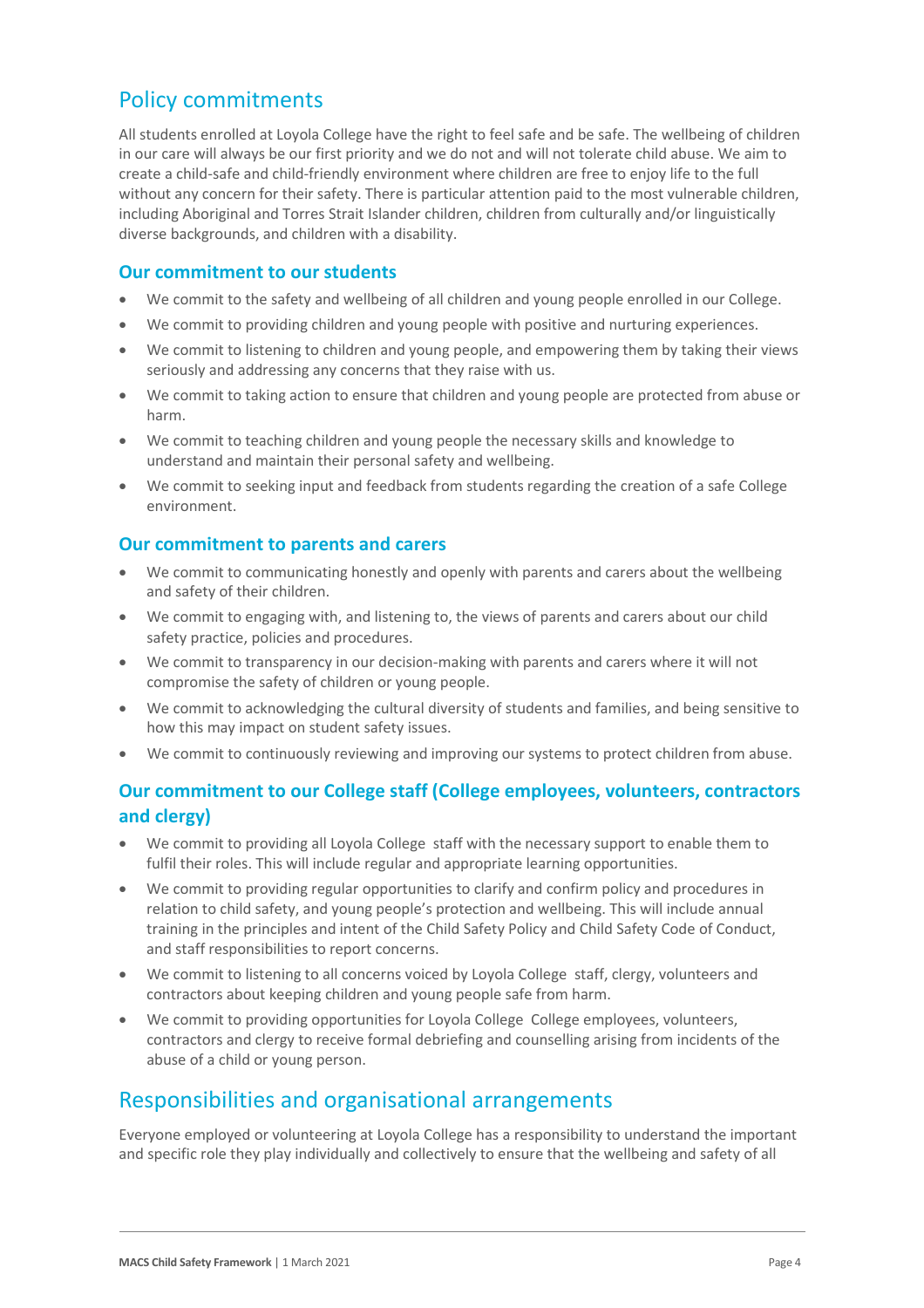students is at the forefront of all they do and every decision they make (CECV Commitment Statement [to Child Safety\)](https://www.cecv.catholic.edu.au/getmedia/b5d43278-51b9-4704-b45a-f14e50546a70/Commitment-Statement-A4.aspx).

The College has allocated roles and responsibilities for child safety as follows:

- Deputy Principal Students
- Deputy Principal Staff and Operations

#### **Guide to responsibilities of College leadership**

The Principal, the College governing authority and College leaders at Loyola College recognise their particular responsibility to ensure the development of preventative and proactive strategies that promote a culture of openness, awareness of and shared responsibility for child safety. Responsibilities include:

- creating an environment for children and young people to be safe and to feel safe
- upholding high principles and standards for all staff, clergy, volunteers and contractors
- promoting models of behaviour between adults and children and young people based on mutual respect and consideration
- ensuring thorough and rigorous practices are applied in the recruitment, screening and ongoing professional learning of staff
- ensuring that College personnel have regular and appropriate learning to develop their knowledge of, openness to and ability to address child safety matters
- providing regular opportunities to clarify and confirm legislative obligations, policy and procedures in relation to children and young people's protection and wellbeing
- ensuring the College meets the specific requirements of the Victorian Child Safe Standards as set out i[n Ministerial Order No. 870](http://www.gazette.vic.gov.au/gazette/Gazettes2016/GG2016S002.pdf)
- ensuring the College takes specific action to protect children from abuse in line with the three new criminal offences introduced under the *Crimes Act 1958* (Vic.) and in line with [PROTECT:](http://www.cecv.catholic.edu.au/getmedia/ebe135a4-d1b3-48a0-81fe-50d4fc451bcd/Identifying-and-Responding-to-All-Forms-of-Abuse.aspx)  Identifying and responding to [all forms of abuse in Victorian schools.](http://www.cecv.catholic.edu.au/getmedia/ebe135a4-d1b3-48a0-81fe-50d4fc451bcd/Identifying-and-Responding-to-All-Forms-of-Abuse.aspx)

•

#### **Guide to responsibilities of College staff**

Responsibilities of College staff (College employees, volunteers, contractors and clergy) include:

- treating children and young people with dignity and respect, acting with propriety, providing a duty of care, and protecting children and young people in their care
- following the legislative and internal College policies, procedures and processes in the course of their work, if they form a reasonable belief that a child or young person has been or is being abused or neglected
- providing a physically and psychologically safe environment where the wellbeing of children and young people is nurtured
- undertaking regular training and education in order to understand their individual responsibilities in relation to child safety, and the wellbeing of children and young people
- assisting children and young people to develop positive, responsible and caring attitudes and behaviours which recognise the rights of all people to be safe and free from abuse
- following the College's Child Safety Code of Conduct.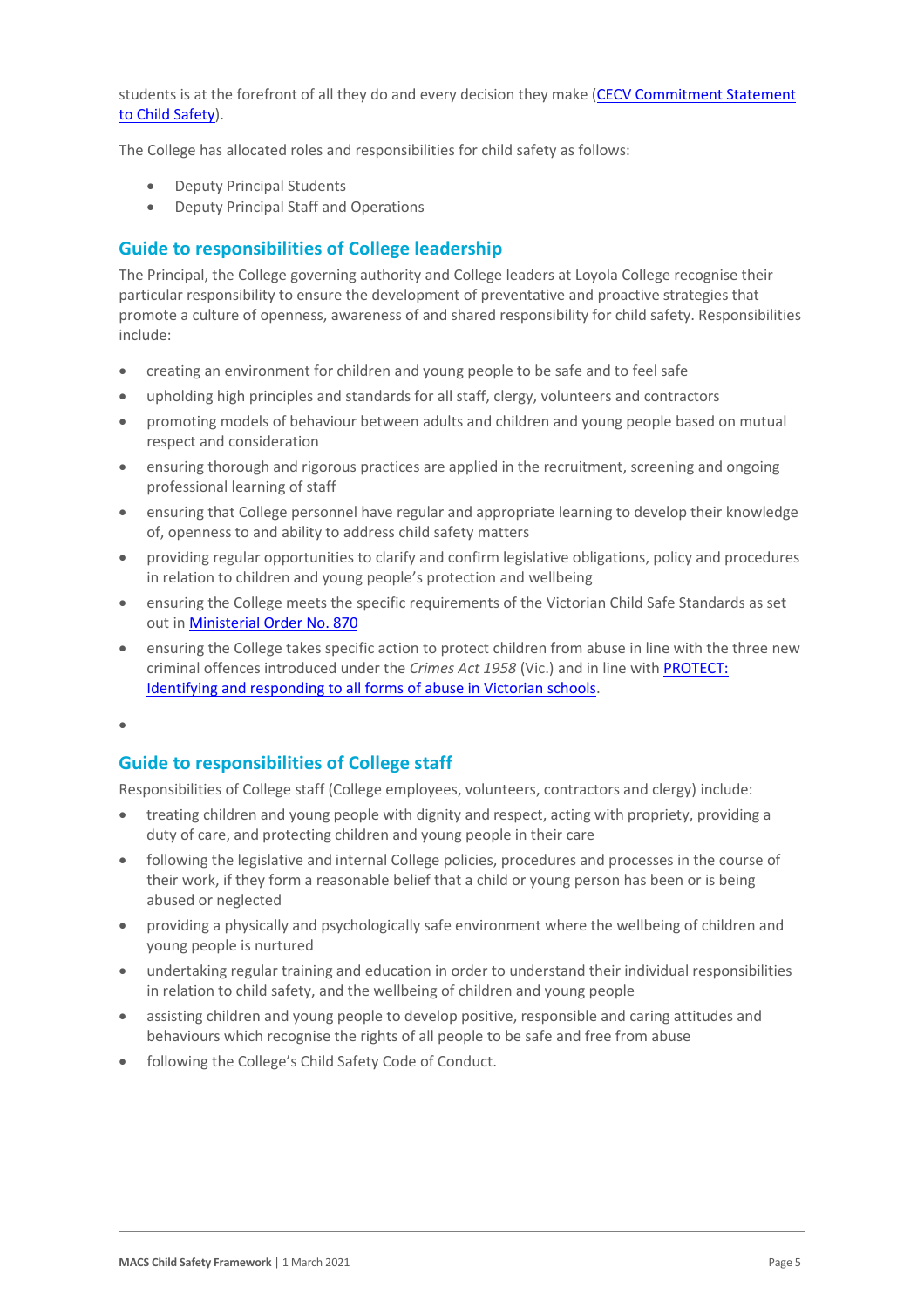### **Organisational arrangements**

The Principal has the overall leadership role in monitoring and responding to the policy, procedures and practices for child safety in Loyola College in accordance with this Policy.

We have appointed two Child Safety Officers and the role description is available in the staff handbook:

- The Child Safety Team assists the Principal.
- The Child Safety Team works in identifying and mitigating risks in child safety.
- The Child Safety Team also supports the Principal to monitor implementation of College policies, procedures and practices and to identify professional learning.

The responsibilities of the Child Safety Officers

- Managing the College's response to an allegation or disclosure of child abuse
- Ensuring that there are clear procedures to allow staff to discuss or report child protection issues within the College
- Assisting and supporting members of staff in coordinating responses to child protection incidents, including liaising with the police and other external agencies and responding to a child who makes or is affected by an allegation of child abuse
- Ensuring that all members of the College Community have a sound working understanding of the Loyola College Child Safety policy.
- Reviewing and assessing the College's response to an allegation of abuse or incident. (from existing policy)

Loyola College's website and newsletter will provide information to keep parents and carers informed of child safety commitments, procedures and arrangements.

# Expectation of our College staff – Child Safety Code of Conduct

At Loyola College we expect College employees, volunteers, contractors and clergy to proactively ensure the safety of students at all times and to take appropriate action if there are concerns about the safety of any child at the College. All College staff must remain familiar with the relevant laws, the code of conduct, and policies and procedures in relation to child protection, and comply with all requirements. We have developed a **Child Safety Code of Conduct** [Add a hyperlink to your school's Child Safety Code of Conduct], which recognises the critical role that College staff play in protecting the students in our care and establishes clear expectations of College employees, volunteers, contractors and clergy for appropriate behaviour with children in order to safeguard them against abuse and/or neglect.

Our Code also protects College staff through clarification of acceptable and unacceptable behaviour.

### Student safety and participation

At Loyola College, we actively encourage all students to openly express their views and feel comfortable about giving voice to the things that are important to them.

We teach students about what they can do if they feel unsafe and enable them to understand, identify, discuss and report their concerns. We listen to and act on any concerns students, or their parents or carers, raise with us.

The curriculum design integrates appropriate knowledge and skills to enhance students' understanding of being safe. Teaching and learning strategies that acknowledge and support student agency and voice are implemented.

We have developed appropriate education about: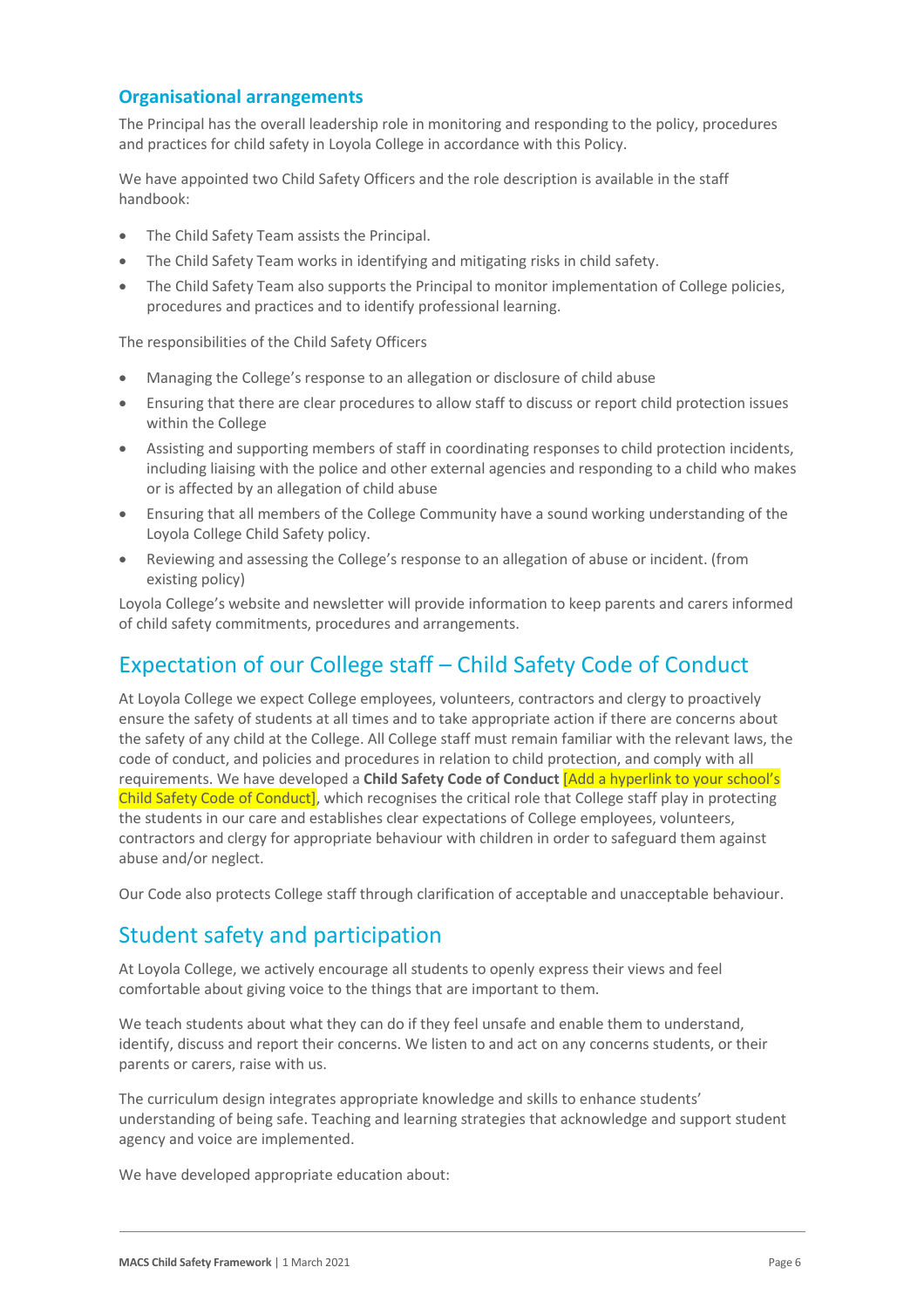- standards of behaviour for students attending our College
- healthy and respectful relationships (including sexuality)
- resilience
- child abuse awareness and prevention.

### Reporting and responding

Our College records any child safety complaints, disclosures or breaches of the Child Safety Code of Conduct, and stores the records in accordance with security and privacy requirements. Our College complies with legal obligations that relate to managing the risk of child abuse under the *Children, Youth and Families Act 2005* (Vic.), the *Crimes Act 1958* (Vic.) and the recommendations of the *[Betrayal of Trust](http://www.parliament.vic.gov.au/fcdc/article/1788)* report.

Child protection reporting obligations fall under separate pieces of legislation with differing reporting requirements.

Our College's **PROTECT: Identifying and Responding to Abuse – Reporting obligations** [Add a hyperlink to your school's latest version of PROTECT: Identifying and Responding to Abuse – Reporting  $objigations]$  – need to place it somewhere central, updated on  $[insert data]$ , sets out the actions required under the relevant legislation when there is a reasonable belief that a child at our College is in need of protection or a criminal offence has been committed, and provides guidance and procedures on how to make a report.

Our policy assists staff, volunteers and families to:

- identify the indicators of a child or young person who may be in need of protection
- understand how a reasonable belief is formed
- make a report of a child or young person who may be in need of protection
- comply with mandatory reporting obligations under child protection law, and their legal obligations relating to child abuse and grooming under criminal law.

Our College has also established additional internal procedures and processes to help ensure that appropriate action is taken to respond to concerns about the wellbeing and/or safety of a student.

At Loyola College, if any member of our College community has concerns for a child's safety they need to discuss, they can notify the College Principal, or one of the designated Child Safety Officers: the Deputy Principal Students or the Deputy Principal Staff and Operations.

If the Principal or Child Safety Officer is not available, then it should be discussed with a member of the College leadership team (Consult). Alternatively, any member of the College community may report directly to the responsible authority.

The staff member, supported by the Principal or designated Child Safety Officer will follow the step-bystep guide to making a report as outlined in th[e Four Critical Actions for Schools: Responding to](https://www.education.vic.gov.au/Documents/about/programs/health/protect/FourCriticalActions_ChildAbuse.pdf)  [Incidents, Disclosures and Suspicions of Child Abuse.](https://www.education.vic.gov.au/Documents/about/programs/health/protect/FourCriticalActions_ChildAbuse.pdf)

Child protection reporting obligations fall under separate pieces of legislation with differing reporting requirements. Our College's Mandatory Reporting procedures sets out the actions required under the relevant legislation when there is a reasonable belief that a child at our College is in need of protection or a criminal offence has been committed, and provides guidance and procedures on how to make a report. All teaching staff must also complete the online Mandatory Reporting module annually.

Our procedures assist staff, volunteers and families to:

- Identify the indicators of a student or young person who may be in need of protection
- Understand how a 'reasonable belief' is formed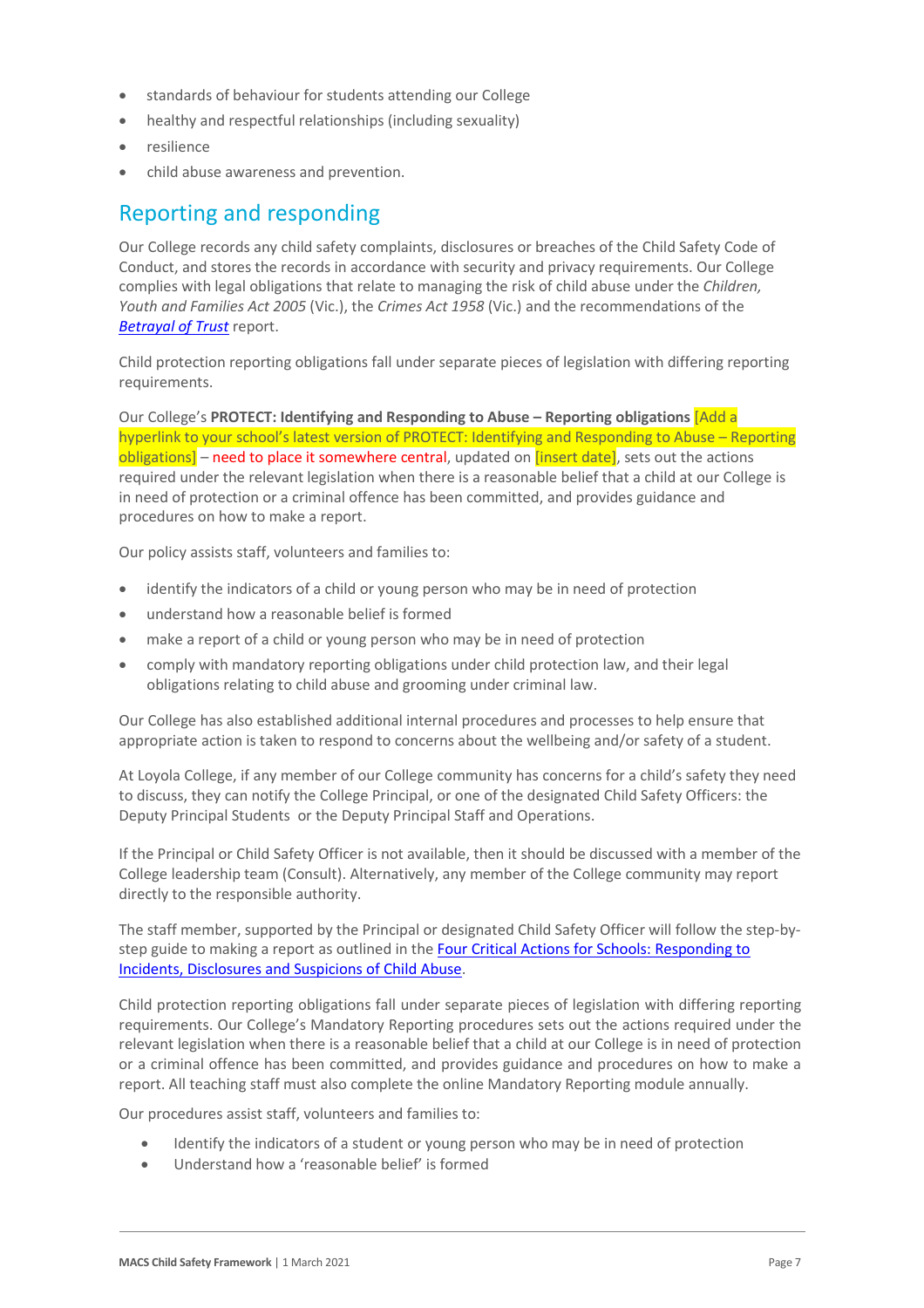- Make a report of a student or young person who may be in need of protection
- Comply with mandatory reporting obligations under child protection law and their legal obligations relating to criminal child abuse and grooming under criminal law.

Our College has also established internal processes to ensure that appropriate action is taken to respond to concerns about the wellbeing and/or safety of a student. The Child Safety Officers are to be informed about the commencement of these processes.

Our complaints and disclosure processes are outlined and detailed in the following policies and procedures:

- Parental Complaints Protocol
- Parent-School Relationships: Code of Conduct

### Screening and recruitment of College staff

Loyola College will apply thorough and rigorous screening processes in the recruitment of employees and volunteers involved in child-connected work. Our commitment to child safety and our screening requirements are included in all advertisements for such employee, contractor and volunteer positions, and all applicants are provided with copies of the College's Child Safety Code of Conduct and the Child Safety Policy.

Each job description for staff involved in child-connected work has a clear statement that sets out the requirements, duties and responsibilities regarding child safety for those in that role and the occupant's essential qualifications, experience and attributes in relation to child safety and wellbeing.

When recruiting and selecting employees, contractors and volunteers involved in child-connected work, we make all reasonable efforts to gather, verify and record the following information about any person we propose to engage:

- confirm the applicant's Working with Children Check and National Police Check status and/or professional registration (as relevant)
- obtain proof of personal identity and any professional or other qualifications
- verify the applicant's history of work involving children
- obtain references that address the applicant's suitability for the job and working with children.

We will also ensure that appropriate supervision or support arrangements are in place in relation to the induction of new College staff into the College's policies, codes, practices and procedures governing child safety and child-connected work.

We have procedures and processes for monitoring and assessing the continuing suitability of College staff to work with children, including regular reviews of the status of Working with Children Checks and staff professional registration requirements such as Victorian Institute of Teaching (VIT) registration.

Loyola College implements the following CECV guidelines:

- *Guidelines on the Employment of Staff in Catholic Schools*
- *Guidelines on the Engagement of Volunteers in Catholic Schools*
- *Guidelines on the Engagement of Contractors in Catholic Schools*
- *NDIS/External Providers: Guidelines for Schools*.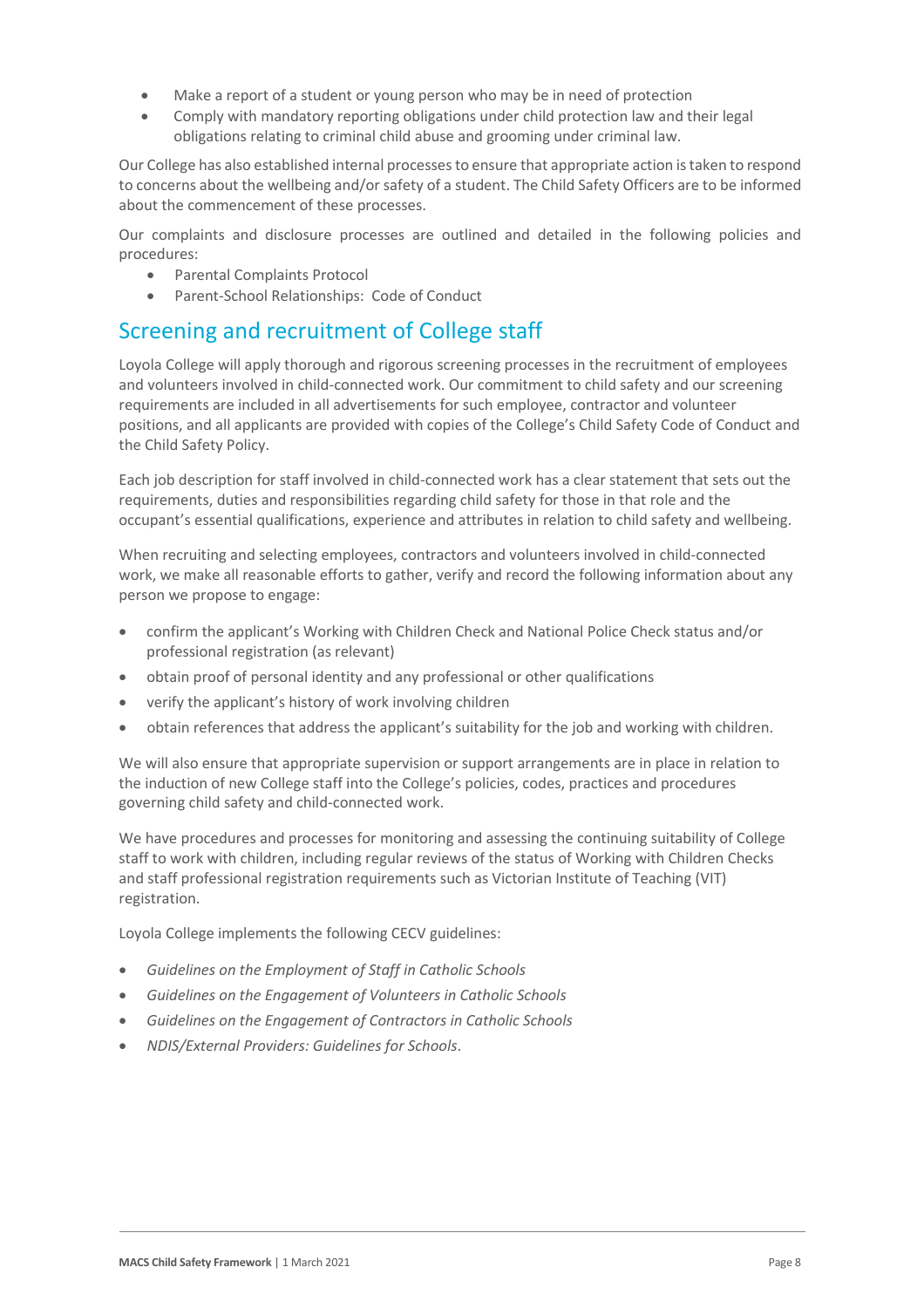# Child safety – education and training for College staff

Loyola College provides employees, volunteers and clergy with regular and appropriate opportunities to develop their knowledge of, openness to and ability to address child safety matters. This includes induction, ongoing training and professional learning to ensure that everyone understands their professional and legal obligations and responsibilities, and the procedures for reporting suspicion of child abuse and neglect.

At least annually, our professional learning and training addresses:

- staff's individual and collective obligations and responsibilities for managing the risk of child abuse
- child abuse risks in the College environment
- our College's current child safety standards.

Loyola College provides employees, volunteers and clergy with regular and appropriate professional learning opportunities to develop their knowledge of, openness to, and ability to address child safety matters. This includes induction, ongoing training and professional learning to ensure that everyone understands their professional and legal obligations and responsibilities, and the procedures for reporting suspicion of child abuse and neglect.

As a constant reminder of the College's commitment to Child Safety,

- Child Safety is included as an Agenda item for each staff meeting.
- Posters displaying the Child Safety Code of Conduct, Role of the Child Safety Officer, and Loyola's Statement of Commitment to Child Safety, have been placed in every staff work area.
- "Protect" posters have been placed in all classrooms as a reminder to students of our commitment to Child Safety.
- Professional Learning sessions are regularly provided for all staff to ensure they are well briefed on child safety standards, and understand the mandated obligations.
- New staff mandatory reporting induction session.

### Risk management

At Loyola College, we are committed to proactively and systematically identifying and assessing risks to student safety across our whole College environment, and reducing or eliminating (where possible) all potential sources of harm. We document, implement, monitor and periodically review our risk management strategies for child safety, and ensure that the strategies change as needed and as new risks arise.

- CONSULT (College Leadership Team) works through Heads of Learning, Heads of House, Student Services, Maintenance and all teachers to ensure that risks to child safety are mitigated. Risks are regularly monitored and steps put in place to minimise harm to students.
- Risk Assessments in relation to Child Safety encompass all aspects of the College environment; before, during and after hours; and on and off campus.

#### **Breach of Policy**

Where an employee is suspected of breaching any obligation, duty or responsibility within this Policy, Loyola College may start the process under clause 13 of the Victorian Catholic Education Multi Enterprise Agreement 2013 (VCEMEA) for managing employment concerns. This may result in disciplinary consequences.

Where the principal is suspected of breaching any obligation, duty or responsibility within this policy, the concerned party is advised to contact MACS. (Office of Professional Conduct, Ethics and Investigation).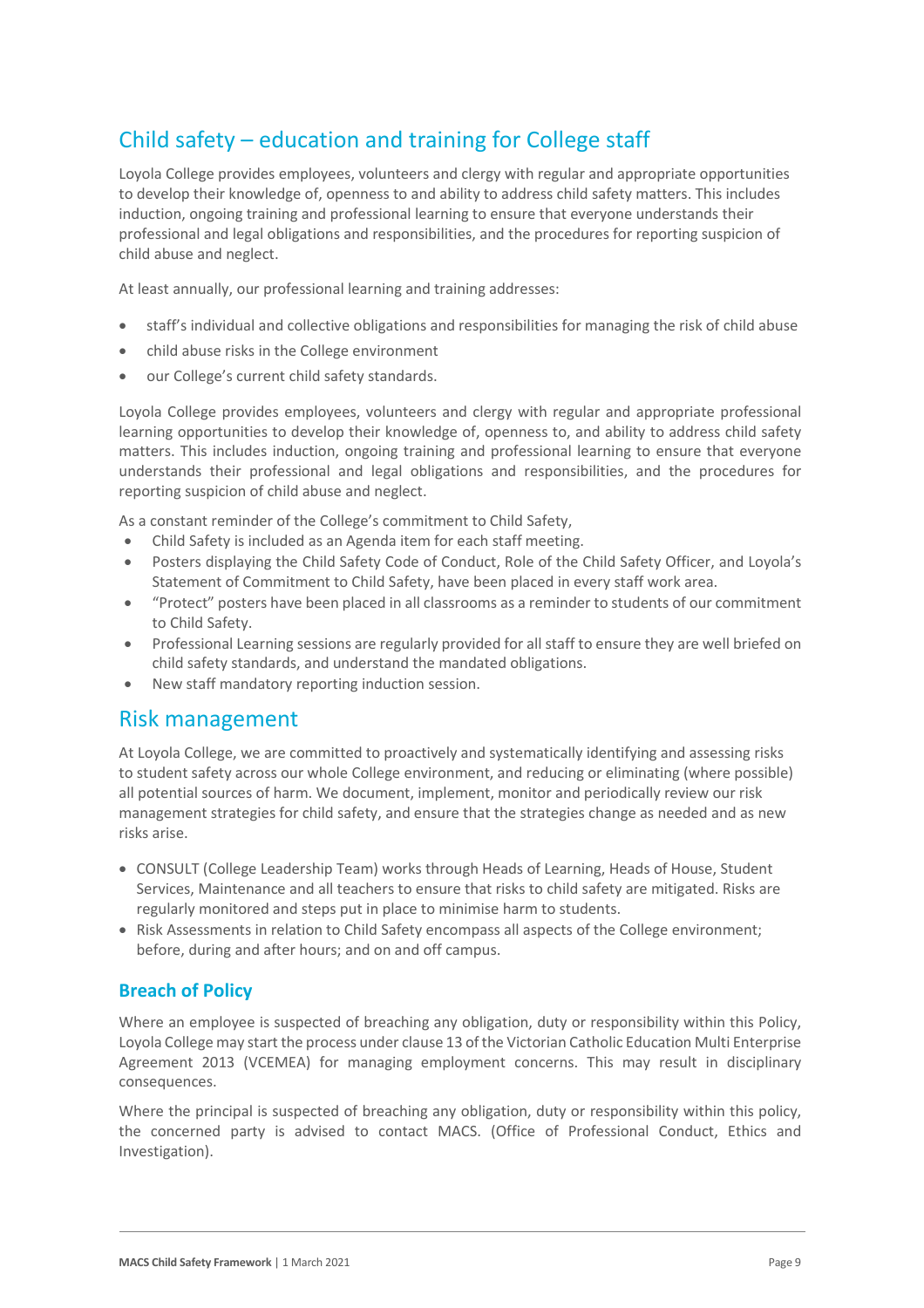Where any other member of the College community is suspected of breaching any obligation, duty or responsibility within this policy, the College is to take appropriate action, including in accordance with Mandatory Reporting Policy, Complaint Policy and/or contact MACS (Office of Professional Conduct, Ethics and Investigation).

In addition, the Principal has a responsibility to report any allegation of misconduct to the Commission for Children and Young People (CCYP) within three days of becoming aware of the allegation.

### Relevant legislation

- *Children, Youth and Families Act 2005* (Vic.)
- *Child Wellbeing and Safety Act 2005* (Vic.)
- *Working with Children Act 2005* (Vic.)
- *Education and Training Reform Act 2006* (Vic.)
- *Education and Training Reform Regulations 2017* (Vic.)
- *Equal Opportunity Act 2010* (Vic.)
- *Privacy Act 1988* (Cth)
- *Crimes Act 1958* (Vic.) Three new criminal offences have been introduced under this Act:
- 1. [Failure to disclose offence:](https://www.justice.vic.gov.au/safer-communities/protecting-children-and-families/failure-to-disclose-offence#%3A%7E%3Atext%3DIn%202014%2C%20the%20law%20in%20Victoria%20was%20changed%2Coffended%20against%20a%20child%20under%2016%20in%20Victoria) Any adult who forms a reasonable belief that a sexual offence has been committed by an adult against a child under 16 has an obligation to report that information to police. Failure to disclose the information to police is a criminal offence.
- 2. [Failure to protect offence:](https://www.justice.vic.gov.au/safer-communities/protecting-children-and-families/failure-to-protect-a-new-criminal-offence-to#%3A%7E%3Atext%3DFailure%20to%20protect%3A%20a%20new%20criminal%20offence%20to%2Cfrom%20sexual%20abuse%20and%20exposure%20to%20sexual%20offenders) This offence will apply where there is a substantial risk that a child under the age of 16 under the care, supervision or authority of a relevant organisation will become a victim of a sexual offence committed by an adult associated with that organisation. A person in a position of authority in the organisation will commit the offence if they know of the risk of abuse and have the power or responsibility to reduce or remove the risk, but negligently fail to do so.
- 3. [Grooming offence:](https://www.justice.vic.gov.au/safer-communities/protecting-children-and-families/grooming-offence) This offence targets predatory conduct designed to facilitate later sexual activity with a child. Grooming can be conducted in person or online, for example via interaction through social media, web forums and emails.

# Related policies

### **Catholic Education Commission of Victoria Ltd (CECV) guidelines**

- [CECV Guidelines on the Employment of Staff in Catholic Schools](https://www.cecv.catholic.edu.au/getmedia/0393d7fb-2fb9-4e48-a05e-56b703dd62eb/Employment-Guidelines.aspx)
- [CECV Guidelines on the Engagement of Volunteers in Catholic Schools](https://www.cecv.catholic.edu.au/Media-Files/IR/Policies-Guidelines/Volunteers/Guidelines-on-the-Engagement-of-Volunteers.aspx)
- [CECV Guidelines on the Engagement of Contractors in Catholic Schools](https://www.cecv.catholic.edu.au/Media-Files/IR/Policies-Guidelines/Staff,-Contractors,-Volunteers/Contractor-Guidelines.aspx)
- [CECV NDIS/External Providers: Guidelines for Schools](https://www.cecv.catholic.edu.au/getmedia/cec12bdf-5e03-4d3a-ac47-504fe084f415/NDIS-External-Providers-Guidelines.aspx?ext=.pdf)
- [CECV Positive Behaviour Guidelines](https://www.cecv.catholic.edu.au/getmedia/bc1d235d-9a98-4bb4-b3ac-84b50fa7c639/CECV-Positive-Behaviour-Guidelines_FINAL2.aspx?ext=.pdf)

#### **Melbourne Archdiocese Catholic Schools Ltd (MACS) policies**

- [Policy 2.19: Identifying and responding to abuse –](https://www.cem.edu.au/About-Us/Policies/Child-Protection-Reporting-Obligations.aspx) Reporting obligations
- [Policy 2.20: Complaints](https://www.macs.vic.edu.au/About-Us/Policies/Complaints.aspx)
- [Policy 2.26: Pastoral Care of Students in Catholic Schools](https://www.macs.vic.edu.au/About-Us/Policies/Pastoral-Care-of-Students.aspx)

#### **College policies / Procedural documents**

• Child Safety Code of Conduc[t https://www.loyola.vic.edu.au/wp-content/uploads/2017/08/Child-](https://www.loyola.vic.edu.au/wp-content/uploads/2017/08/Child-Safety-Code-of-Conduct-8-2-17.pdf)[Safety-Code-of-Conduct-8-2-17.pdf](https://www.loyola.vic.edu.au/wp-content/uploads/2017/08/Child-Safety-Code-of-Conduct-8-2-17.pdf)